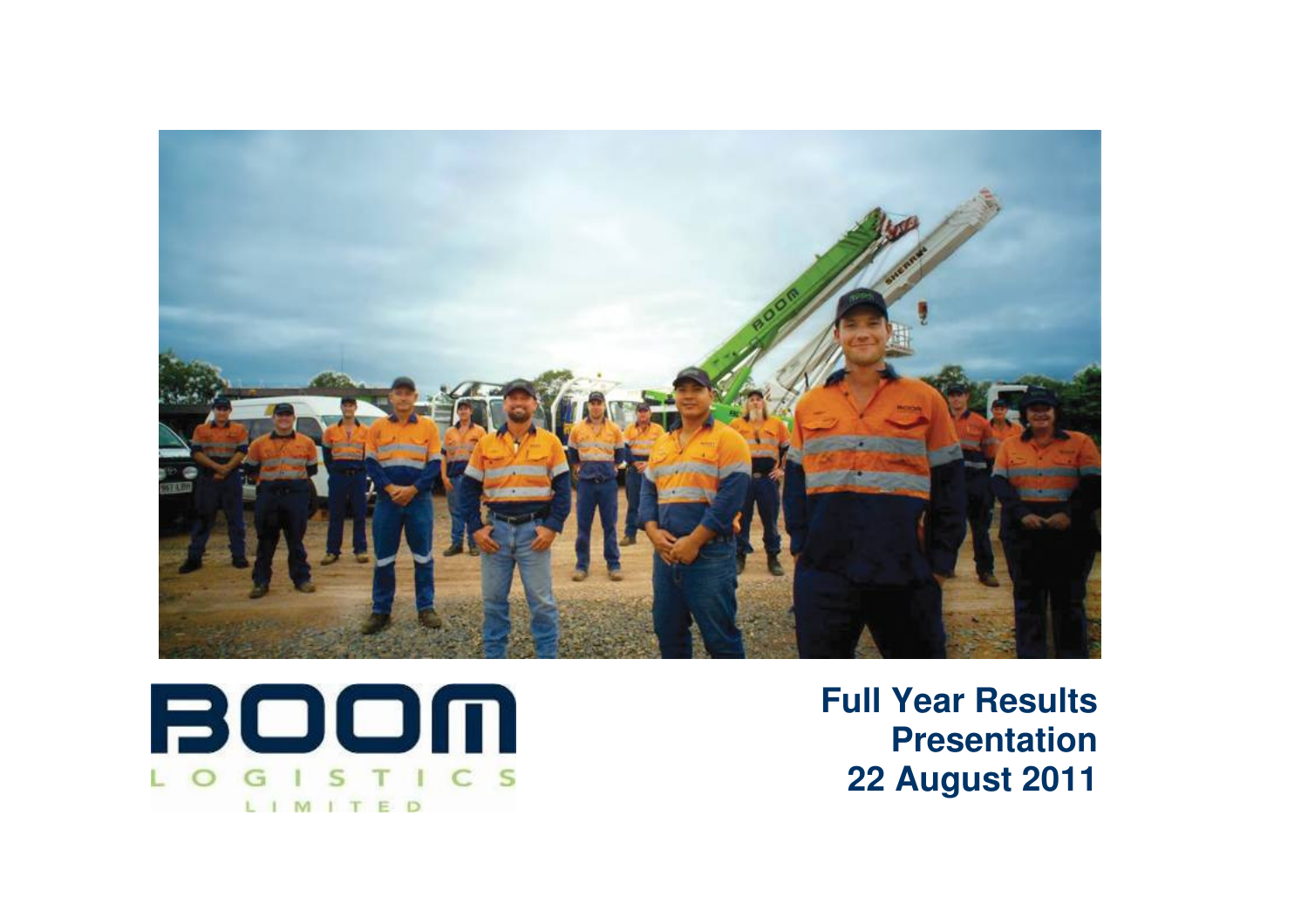## **Summary**

- **\$5.4m trading NPAT profit, a 32% increase on FY10 trading NPAT of \$4.1m.**
- **\$37.7m reported NPAT loss for FY11, including \$39.1m one-off impairments and \$4.0m of one-off restructure costs.**
- **Continuing improvement in the core crane logistics business for the full year despite 2H11 impacts of severe weather events.** 
	- 17% revenue increase on prior year with a corresponding 52% trading EBIT increase.
	- Continued strong demand in core market segments of resources, energy, utilities and infrastructure. Revenue growth of 30% in resources and energy.
	- Re-signing of key contracts including BHP Mitsubishi Alliance, Boom's largest customer, for a 3-year expanded contract.
	- Weather events impacted cash flow, which in turn impacted capital expenditure. The capital plan for FY12 focuses on reducing cross hire to improve margins.
- **Strategic focus on core business with disciplined capital investment has led to one-off restructure costs and noncash impairments:** 
	- Boom Sherrin no investment in FY11 with focus on travel towers in FY12.
	- James Equipment exit completed.
	- GM Baden exit underway and will be completed in Q112.
	- National Office restructure.

**Successful completion of three year, \$150 million syndicated debt facility.** 

 **Continued execution of our strategy and our focus on the growing resources, energy, utilities and infrastructure sectors will deliver profitable growth and improved returns in FY12 and beyond.**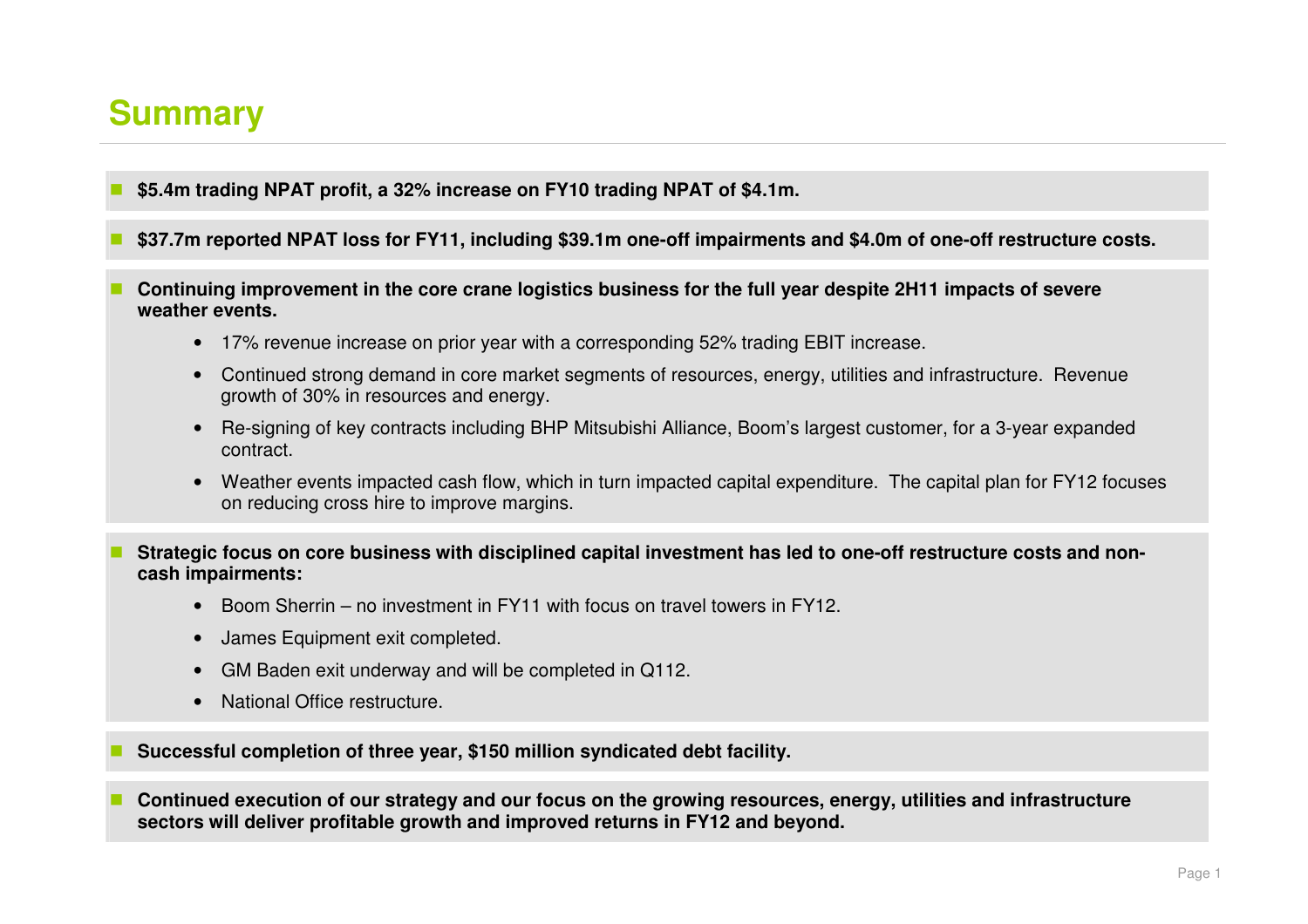# **Boom Logistics Overview**

| <b>Crane Logistics</b>                                                                                                                                                                                                                                                                                                                                                                                                                                                                                                                                                                              | <b>Boom Sherrin</b>                                                                                                                                                                                                                                                                                             |
|-----------------------------------------------------------------------------------------------------------------------------------------------------------------------------------------------------------------------------------------------------------------------------------------------------------------------------------------------------------------------------------------------------------------------------------------------------------------------------------------------------------------------------------------------------------------------------------------------------|-----------------------------------------------------------------------------------------------------------------------------------------------------------------------------------------------------------------------------------------------------------------------------------------------------------------|
| $FY11$ Revenue = \$264 million                                                                                                                                                                                                                                                                                                                                                                                                                                                                                                                                                                      | $FY11$ Revenue = \$73 million                                                                                                                                                                                                                                                                                   |
|                                                                                                                                                                                                                                                                                                                                                                                                                                                                                                                                                                                                     |                                                                                                                                                                                                                                                                                                                 |
| Net Trading Assets <sup>1</sup> = \$281 million                                                                                                                                                                                                                                                                                                                                                                                                                                                                                                                                                     | Net Trading Assets <sup>1</sup> = \$76 million                                                                                                                                                                                                                                                                  |
|                                                                                                                                                                                                                                                                                                                                                                                                                                                                                                                                                                                                     |                                                                                                                                                                                                                                                                                                                 |
| • Australia's largest provider of crane logistics services<br>• Strong value proposition based on equipment, operational capability; engineering<br>expertise and best practice safety and quality systems.<br>• Over 490 cranes, up to 750 tonne capacity<br>• 23 depots nationwide, 850 employees<br>• Significant number of blue chip customers in Australia's highest growth markets<br>and regions, including BMA, BHP, Rio Tinto, Gorgon partners and Alcoa.<br>• Contract-based customer relationships with strong track record of contract<br>renewals<br>• Sustainable, recurring revenues | National provider of travel towers and<br>$\bullet$<br>access equipment hire<br>Major market presence with over 300<br>travel towers<br>The core travel tower business also<br>$\bullet$<br>supported by over 3,600 items of<br>access and general hire equipment<br>• 22 branches nationwide, 300<br>employees |
| 1. Net Trading Assets as at 30 June 2011.                                                                                                                                                                                                                                                                                                                                                                                                                                                                                                                                                           |                                                                                                                                                                                                                                                                                                                 |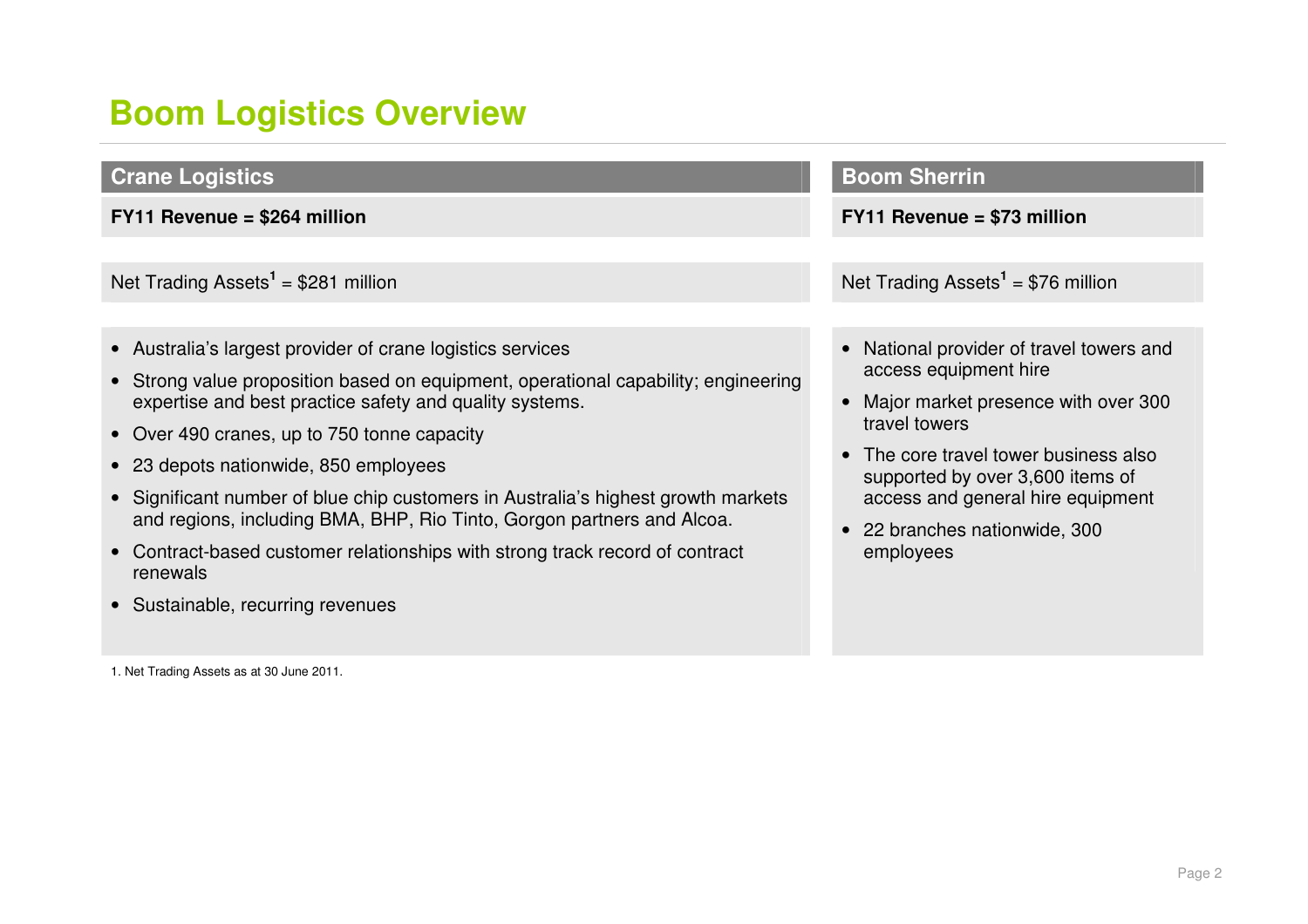# **Boom's Strategy**

**Boom's strategy is premised on:** 

- $\mathcal{L}^{\mathcal{A}}$ **Safety – for our people, our customers, the community and the environment; and**
- П **Shareholder Value – to maximise Boom's value for our shareholders.**

**The key elements of our strategy are to continue to:** 

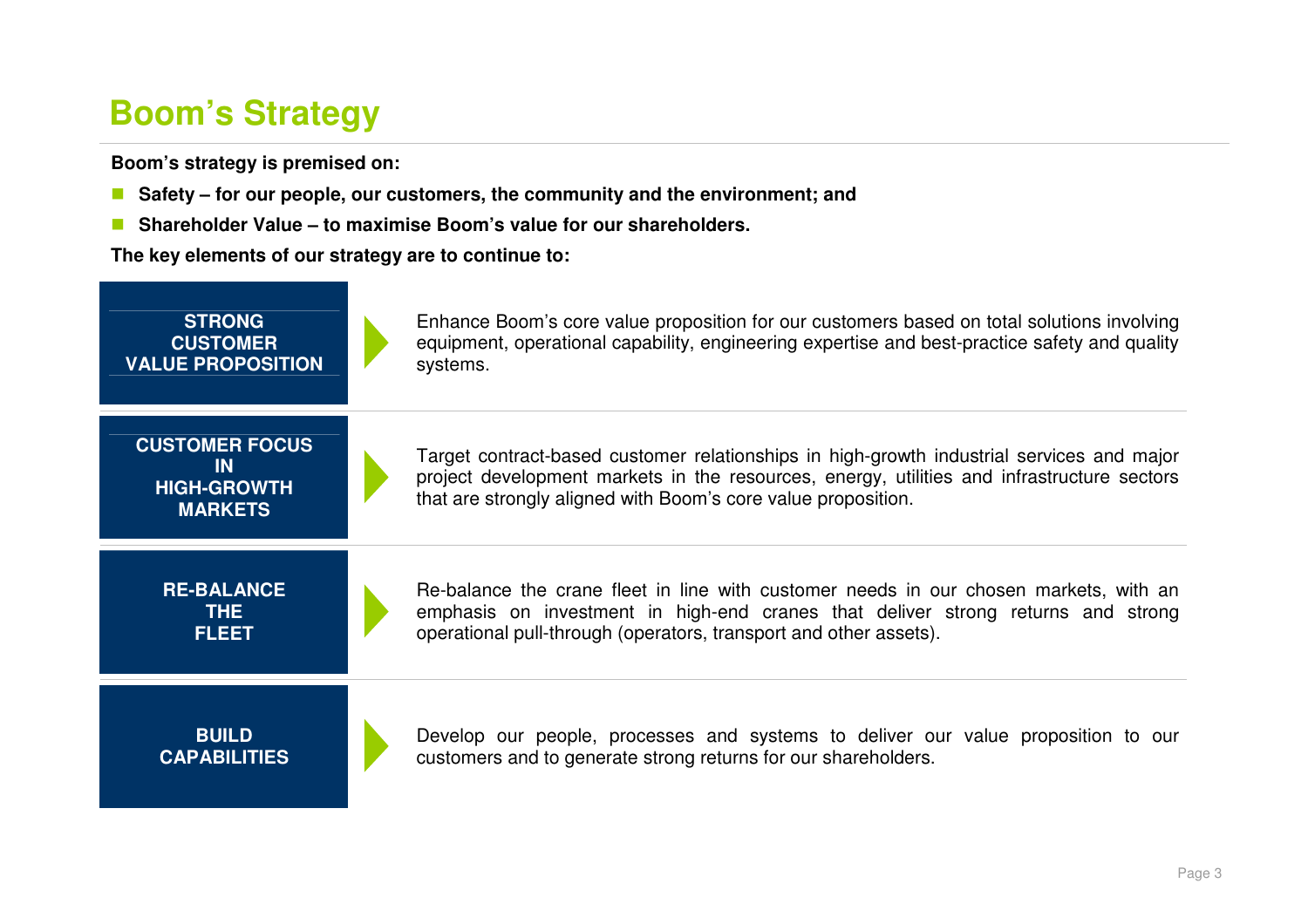# **Sound progress being made on strategic priorities**

| <b>RESHAPE THE</b><br><b>BUSINESS</b>                                 | 17% revenue growth in Crane Logistics with 30% growth in the resources and energy<br>sectors<br>James and Baden exit<br>Boom Sherrin focus on travel towers and cash generation                                                                                                                                                                                                                                                            |
|-----------------------------------------------------------------------|--------------------------------------------------------------------------------------------------------------------------------------------------------------------------------------------------------------------------------------------------------------------------------------------------------------------------------------------------------------------------------------------------------------------------------------------|
| <b>DRIVE PROFIT</b><br><b>IMPROVEMENT</b><br><b>AND RETURNS</b>       | Capital investment to reduce cross hire will further improve margins<br>Drive operational improvements in<br>Tender and contracting focus on ensuring ability to retain skills and recover<br>$\circ$<br>labour costs<br>Indirect cost reduction with National Office restructure and systems<br>$\Omega$<br>improvement<br>Maintenance system rolled out nationally<br>O<br>Continue to focus on return on capital investment disciplines |
| <b>INVEST IN GROWTH</b>                                               | Continued focus on core business of cranes and travel towers                                                                                                                                                                                                                                                                                                                                                                               |
| <b>INVEST IN PEOPLE,</b><br><b>CAPABILITIES AND</b><br><b>CULTURE</b> | Continued focus on safety culture and capability<br>Enhanced management capability allowing streamlined National Office structure<br>On-going investment in training<br>$\bullet$<br>Systems improvement in Payroll and Financial systems continuing and will be<br>completed within 12 - 18 months                                                                                                                                        |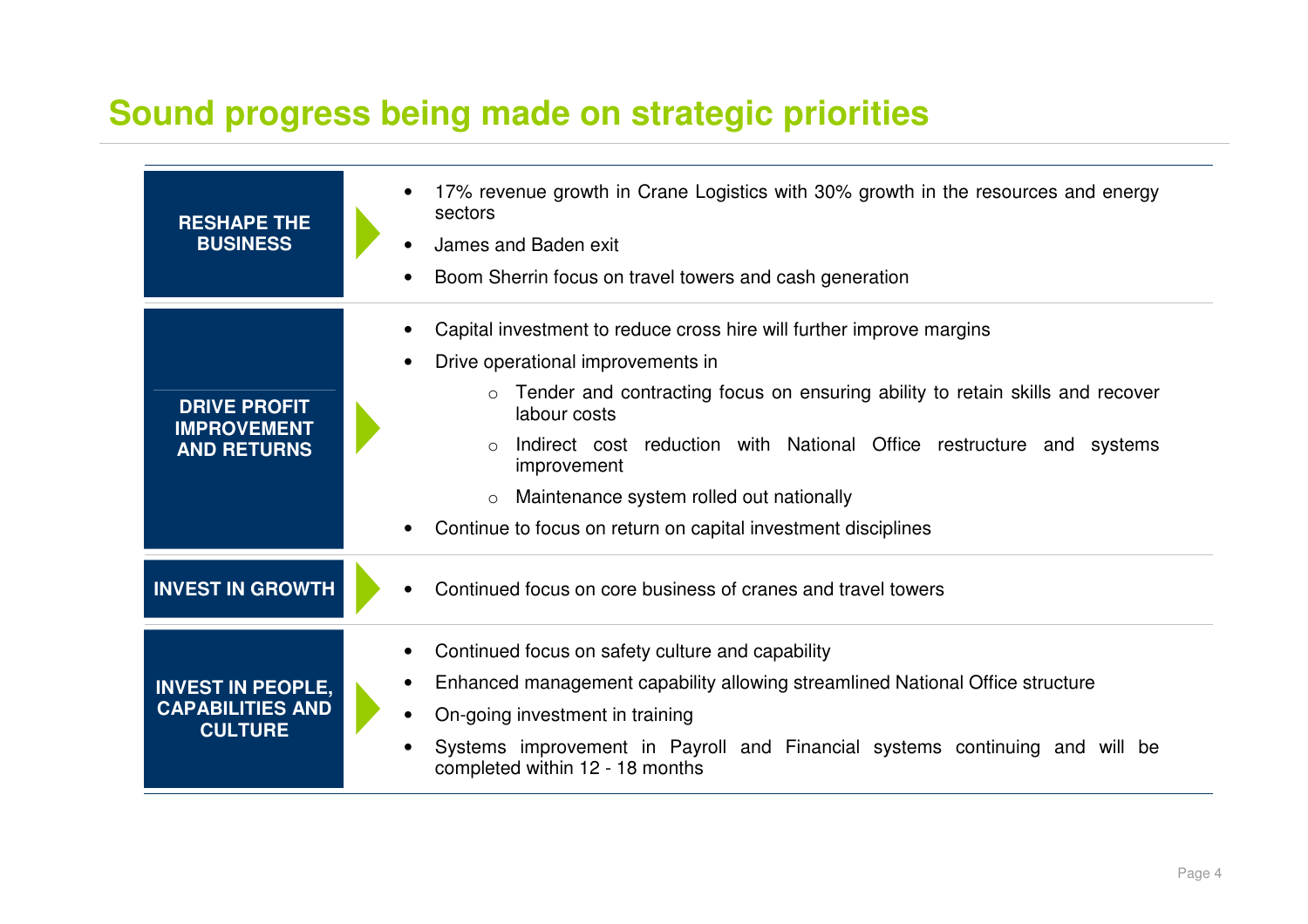# **Restructure and impairment**

 **Strategic focus on core business with disciplined capital investment has led to restructure costs and non-cash impairments.** 

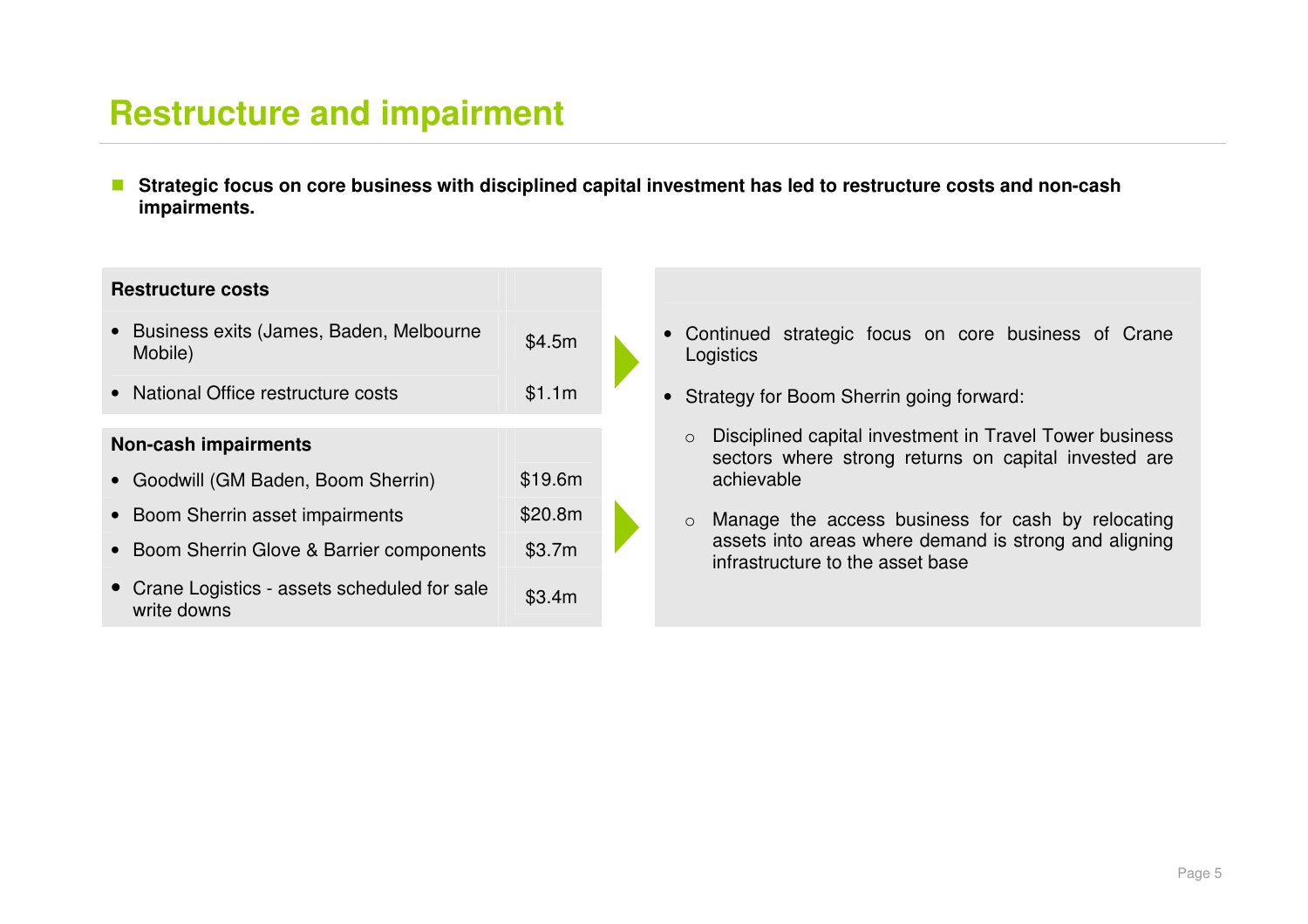# **FY11 Trading Results**

■ Year on year improvement in all trading metrics.

| \$m\$                               | 1H10  | <b>2H10</b> | <b>FY10</b> | <b>1H11</b> | <b>2H11</b> | <b>FY11</b> | <b>FY11</b><br>pcp |
|-------------------------------------|-------|-------------|-------------|-------------|-------------|-------------|--------------------|
| <b>Total Revenue</b>                | 162.9 | 165.4       | 328.4       | 171.0       | 169.4       | 340.4       | 4%                 |
| <b>Trading EBITDA</b>               | 22.5  | 27.3        | 49.8        | 31.2        | 24.3        | 55.5        | 11%                |
| <b>Trading EBITDA Margin</b>        | 14%   | 17%         | 15%         | 18%         | 14%         | 16%         |                    |
| <b>Trading EBIT</b>                 | 7.3   | 11.7        | 19.0        | 14.9        | 8.3         | 23.2        | 22%                |
| <b>Trading EBIT Margin</b>          | 4%    | 7%          | 6%          | 9%          | 5%          | 7%          |                    |
| <b>Trading Net Profit after Tax</b> | 0.5   | 3.6         | 4.1         | 5.1         | 0.3         | 5.4         | 31%                |

1. The FY11 trading result excludes \$5.6m one-off restructure costs relating to the exit James Equipment and GM Baden and other depot restructuring.Impairments of \$47.6m relating to goodwill (\$19.6m) and assets (\$28.0m) were also recognised in FY11.

2. A reconcilaition of the Statutory Reported result and the Trading result as reported in this presentation is set out at Appendix 1.

Detailed Group Trading Results are set out at Appendix 2.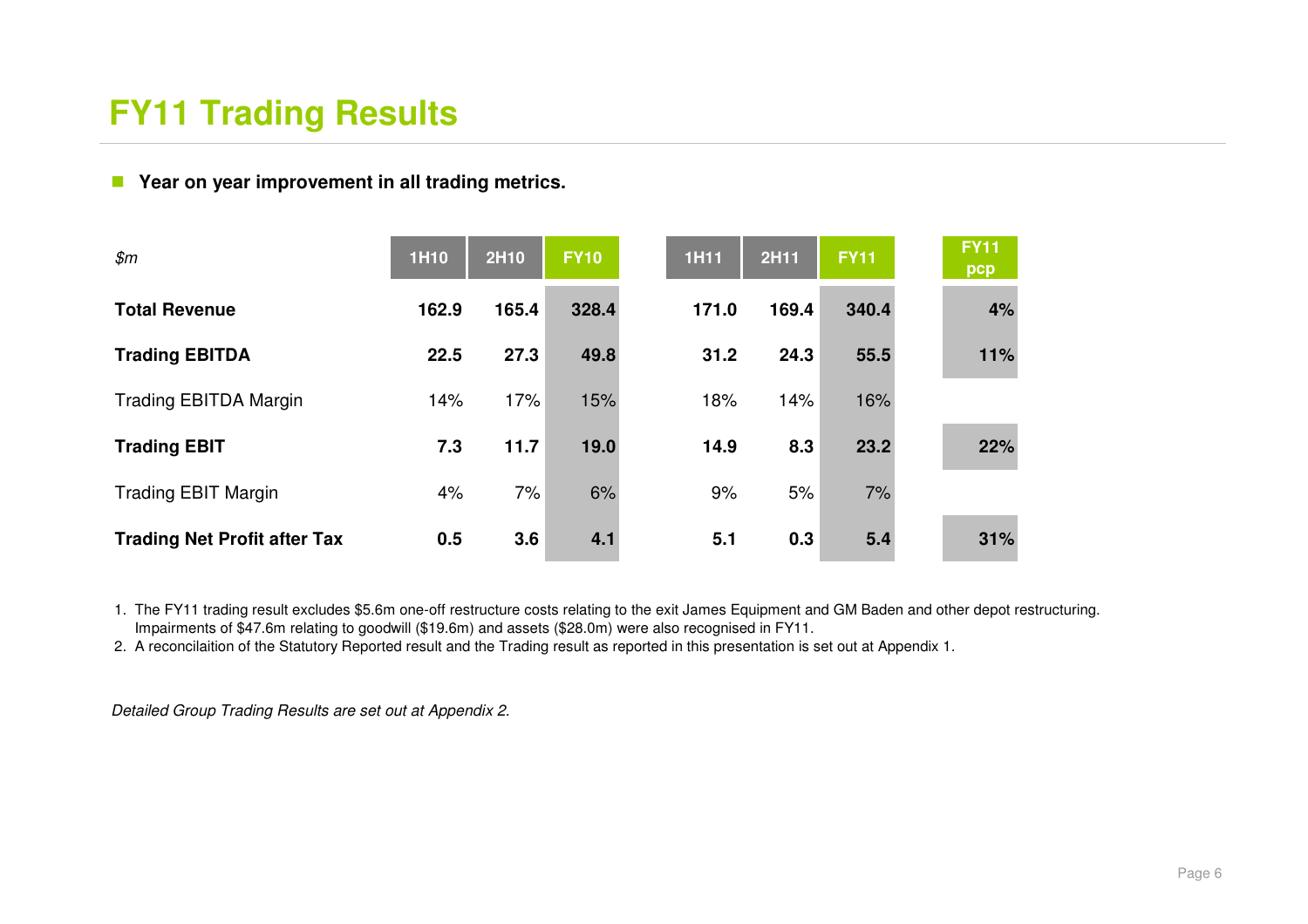## **FY11 Divisional Results**

- **Crane Logistics benefited from strong growth in resources (iron ore, coal and gold) and energy (gas and windfarms) sectors, with a 4% EBIT margin improvement on prior year.**
- $\mathcal{L}_{\mathcal{A}}$ **Boom Sherrin result influenced by strategic investment focus on Crane Logistics and weather impacts.**

| \$т                          | <b>1H10</b> | <b>2H10</b> | <b>FY10</b> | <b>1H11</b> | <b>2H11</b> | <b>FY11</b> | <b>FY11</b><br>pcp |
|------------------------------|-------------|-------------|-------------|-------------|-------------|-------------|--------------------|
| Revenue                      |             |             |             |             |             |             |                    |
| <b>Crane Logistics</b>       | 106.9       | 117.5       | 224.5       | 130.9       | 132.7       | 263.6       | 17%                |
| <b>Boom Sherrin</b>          | 38.2        | 40.1        | 78.3        | 36.9        | 35.6        | 72.5        | (7%)               |
| James Group - Discontinued   | 17.3        | 5.6         | 22.9        | 2.6         | 0.8         | 3.4         | (85%)              |
| <b>Operating Revenue</b>     | 162.4       | 163.1       | 325.6       | 170.4       | 169.1       | 339.6       | 4%                 |
| National Office <sup>1</sup> | 0.5         | 2.3         | 2.8         | 0.6         | 0.3         | 0.9         | (69%)              |
| <b>Total Revenue</b>         | 162.9       | 165.4       | 328.4       | 171.0       | 169.4       | 340.4       | 4%                 |
| Trading EBIT <sup>23</sup>   |             |             |             |             |             |             |                    |
| <b>Crane Logistics</b>       | 9.4         | 11.7        | 21.1        | 19.9        | 12.2        | 32.0        | 52%                |
| Boom Sherrin                 | 5.1         | 5.5         | 10.6        | 3.5         | 3.7         | 7.2         | (32%)              |
| James Group - Discontinued   | (0.6)       | (1.4)       | (2.0)       | (1.0)       | (0.7)       | (1.7)       | 13%                |
| National Office <sup>4</sup> | (6.6)       | (4.1)       | (10.7)      | (7.4)       | (6.8)       | (14.3)      | (34%)              |
| <b>Total Trading EBIT</b>    | 7.3         | 11.7        | 19.0        | 14.9        | 8.3         | 23.2        | 22%                |

1. National Office includes foreign exchange gains / losses, profit / loss on sale of fixed assets and interest income. The 2H10 result included \$1.0m of interest income from the ATOassociated with tax refunds and \$0.9m of foreign exchange gains.

2. FY11 EBIT excludes \$5.6m one-off restructure costs and \$47.6m one-off goodwill and asset impairments.

3. National office EBIT includes the impacts of foreign exchange gains / losses and interest income.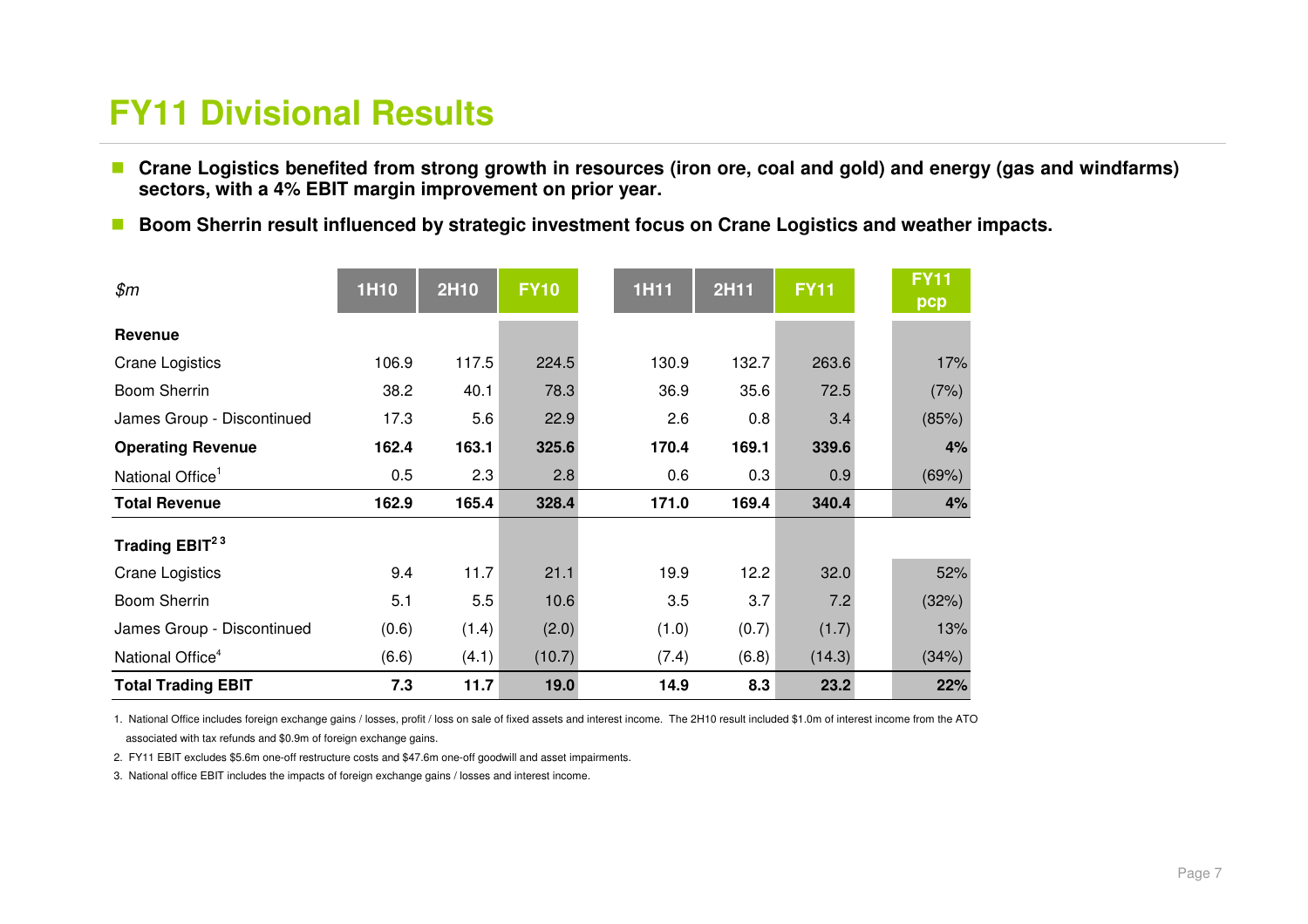## **FY11 Divisional Results – Crane Logistics**

#### **FY11 REVENUE CONTRIBUTION AND LOCAL CONTRIBUTION CONTRIBUTION**



### **FY10 – FY11 HALF-ON-HALF MOVEMENTS**



- • 17% increase in revenue on prior year and corresponding 52% increase in trading EBIT and a 4% trading EBIT margin uplift.
- • Improving market conditions in resources, energy and utilities particularly the Bowen Basin, Hunter Valley and WA.
- • Renewal of a number of key contracts including BMA, Boom's largest customer, for an expanded suite of services.
- • Weather events created a volatility of revenue which squeezed margins, particularly in high fixed cost environments in remote areas.
- • There has been strong revenue growth in new markets where supporting infrastructure is now being developed to improve margins (e.g. Newman, WA).
- • Capital restricted in 2H11 due to uncertainty created by weather events. Revenue growth was therefore supported by cross hire, limiting margins.
- • Capital plan for FY12 focusing on reducing cross hire to improve margins supporting our key customers in growth markets.
- Successful early completion of windfarm construction project for Suzlon at AGL's Oaklands Hill site.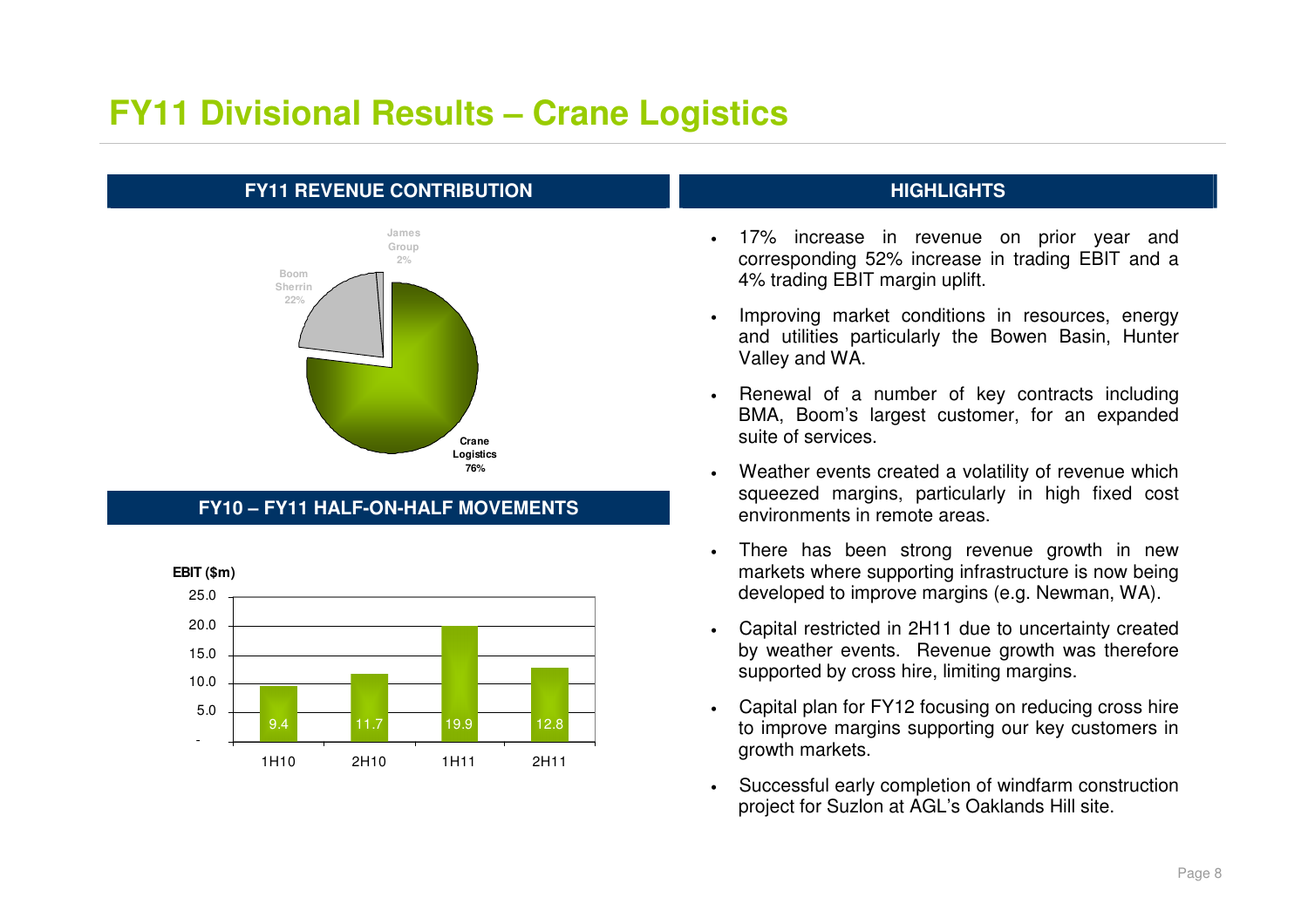## **Crane Logistics – Strong growth in core markets**

- T. **Continued focus on the resources, energy, utilities and infrastructure sectors.**
- П **Combined FY11 revenue growth of 30% in the mining & resources (27%) and energy sectors (47%).**



#### **REVENUE CONTRIBUTION BY MARKET SECTOR REVENUE GROWTH BY MARKET SECTOR**

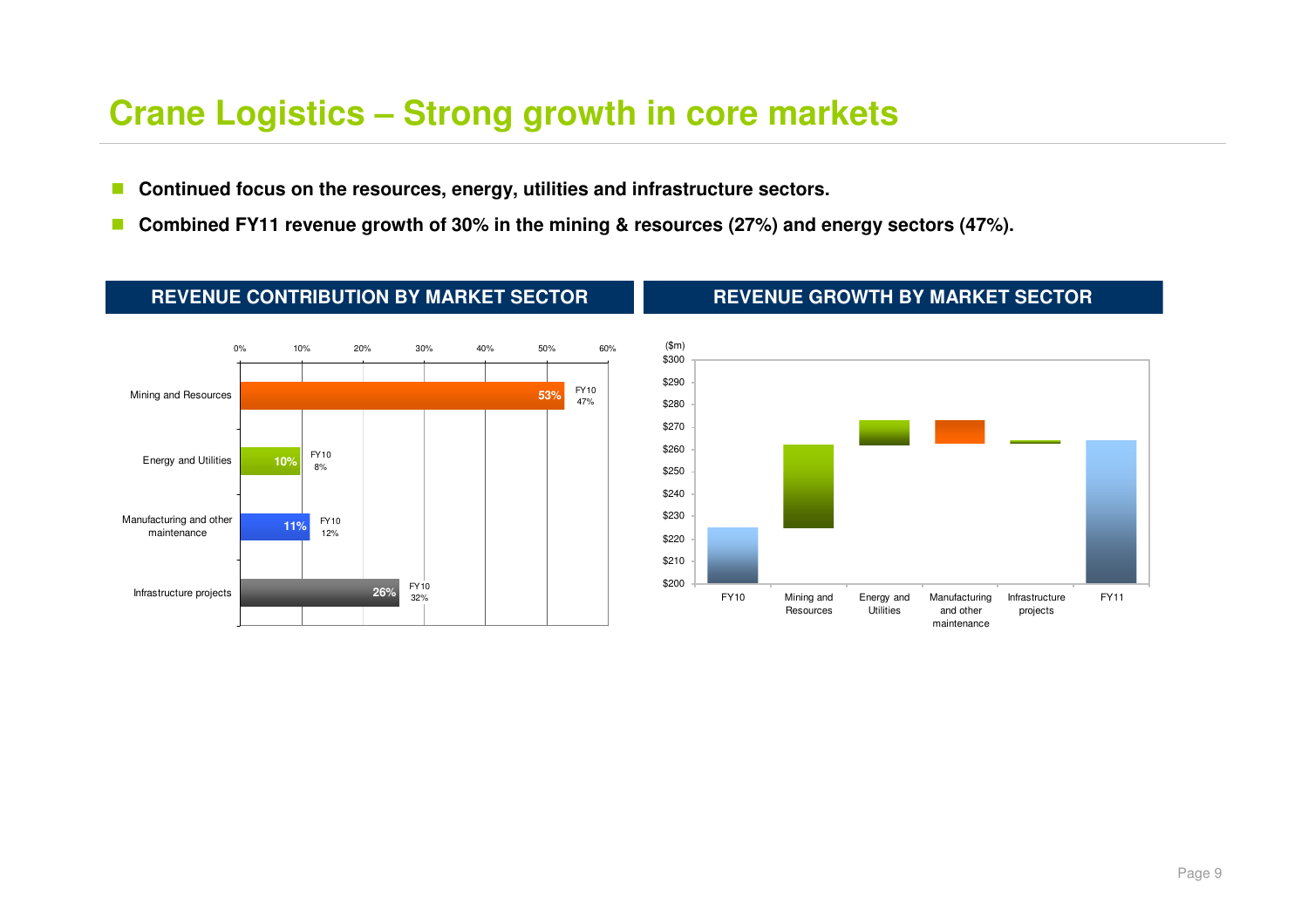### **Boom's value proposition at work – 2 case studies**



#### **Gorgon LNG Project Western Australia**

- •First crane on site in December 2009 (100t).
- • Expanded range of equipment increased to 12 cranes, including:
	- o Frannas and rough terrains;
	- o 100t to 220t mobiles; and
	- o Crawlers up to 250t.
- • Customers include TDK Joint Venture, Ertech, Monadelphous, Laing O'Rourke/Select, Toll Energy.
- •Well positioned for future activity.



### **Suzlon AGL Oaklands Hill windfarm**

- •Windfarm construction project - 32 towers installed
- • Completed incident free and two weeks ahead of schedule.
- • 23 crew and 12 cranes on site including 750t crawler, 300t, 100t and frannas.
- • Integration with multiple contractors on site including mechanical, electrical and specialist transport.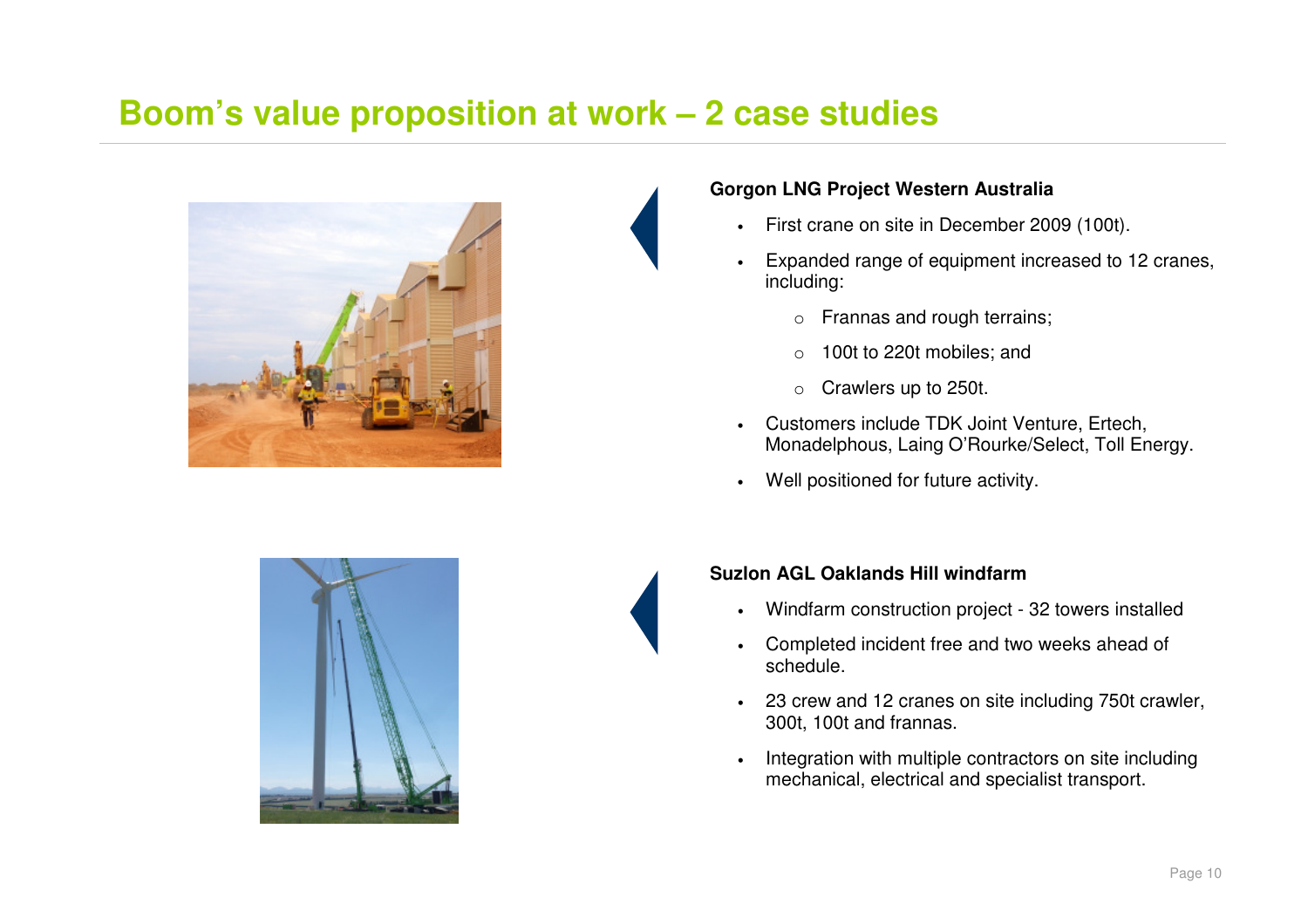## **FY12-14 Crane Logistics New Business Pipeline**

- $\mathcal{L}_{\mathcal{A}}$ **Currently \$450m of new tender opportunities in the pipeline.**
- $\mathcal{L}_{\mathcal{A}}$ **The pipeline is continuing to grow.**

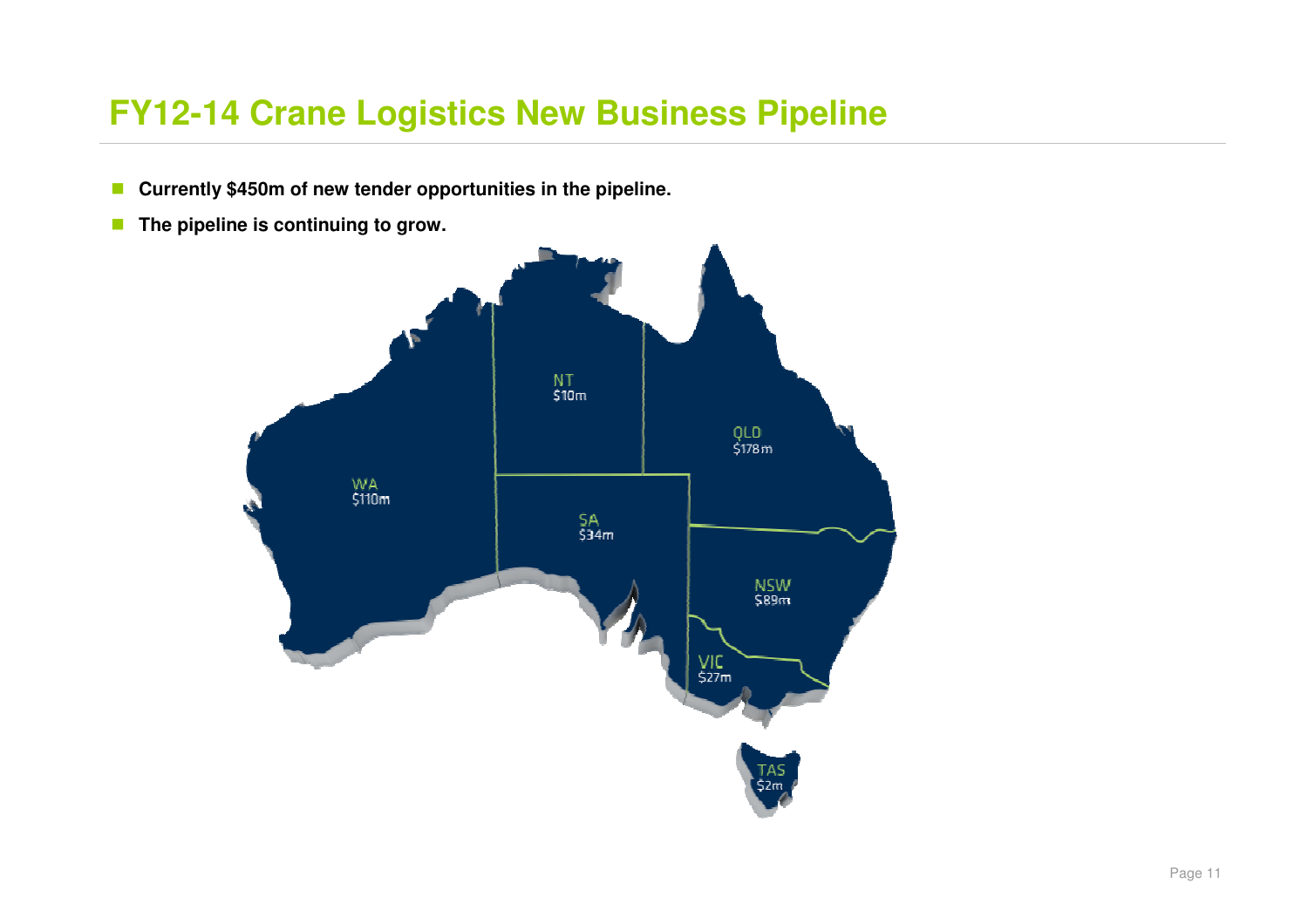# **FY11 Divisional Results – Boom Sherrin**

### **FY11 REVENUE CONTRIBUTION HIGHLIGHTS**



### **FY10 – FY11 HALF-ON-HALF MOVEMENTS**



- • Boom Sherrin result influenced by the strategic investment focus on Crane Logistics.
- Weather impacts with resultant project delays and inactivity reduced revenue and margins.
- Access delivers low return on assets compared to travel towers.
- •Infrastructure reductions undertaken.
- • Continued review of infrastructure to ensure alignment with the asset base.
- 20% ROCE hurdle for travel tower investment.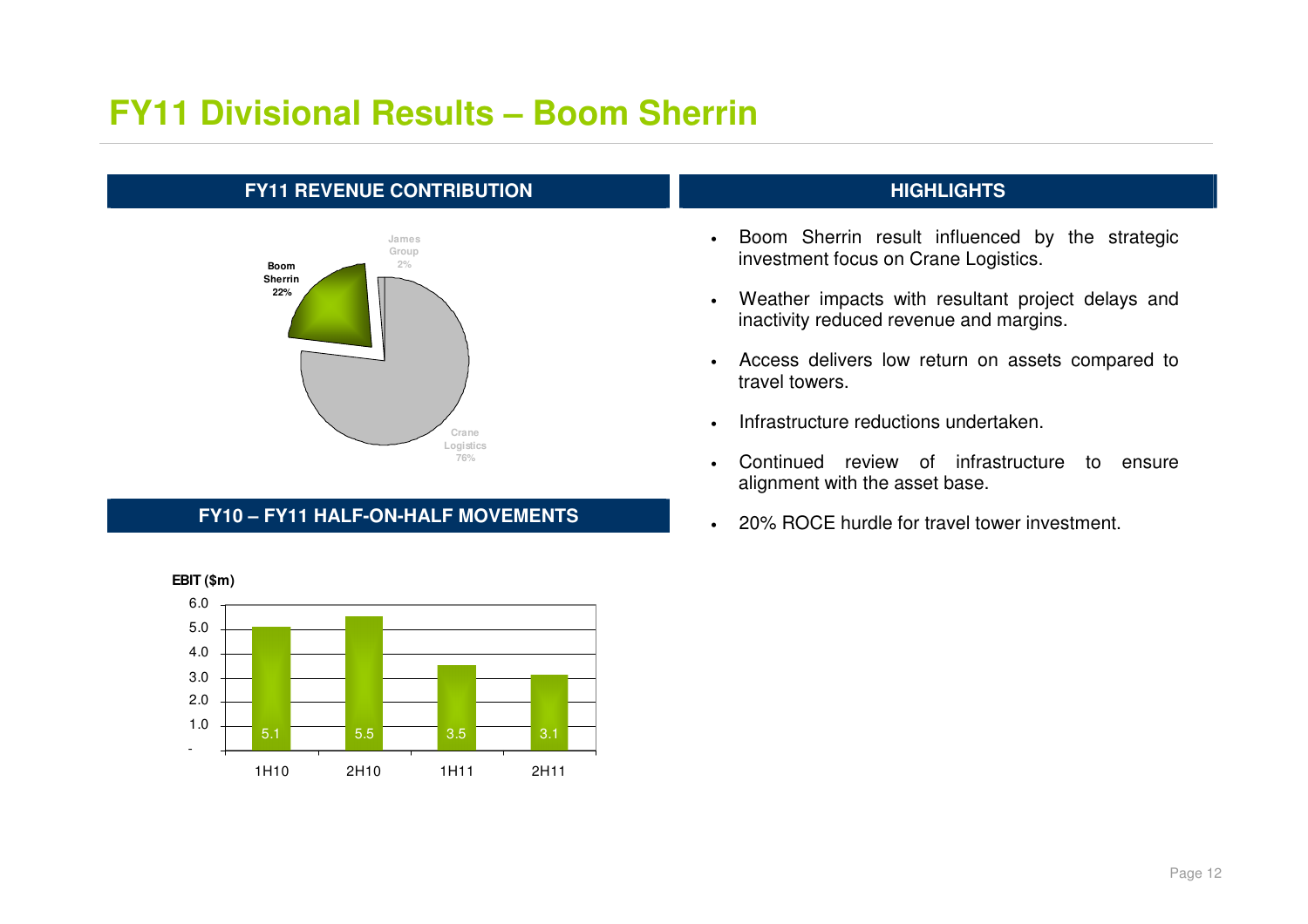## **Debt Facilities**

- ■\$150 million, 3 year revolving facility finalised.
- ■Cost of debt is forecast to reduce to 9% (down from 12%).
- ■New funding allows Boom to pursue its growth objectives.
- ■Existing syndicate of banks maintained, demonstrating ongoing support.
- ■Increase in overall facility size (previous facility had amortised down to \$105 million at June 2011).
- Finance leases continue to amortise, with final expiry in March 2013.

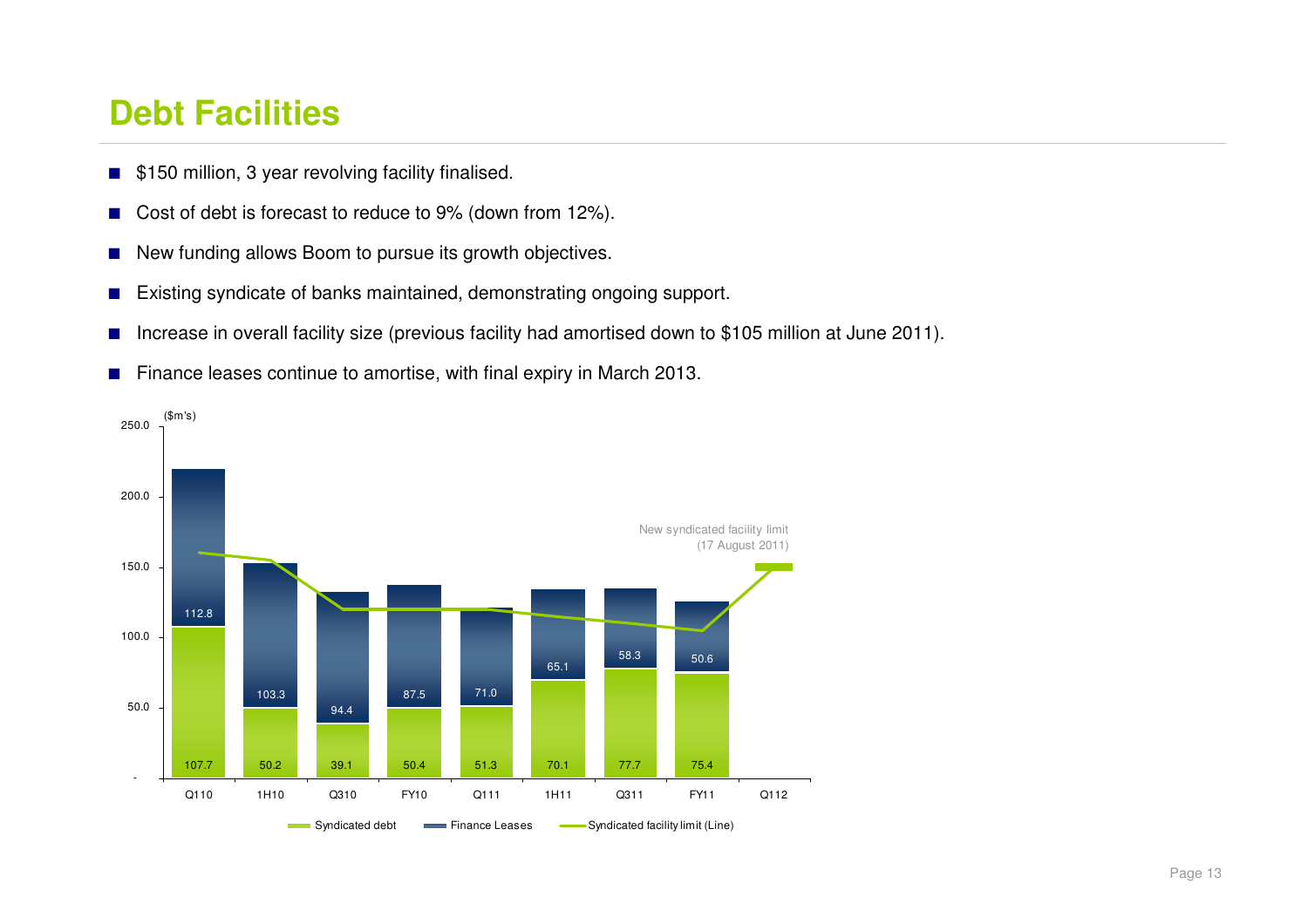### **Balance Sheet (Statutory)**

| \$m                                     | June<br>2011 | June<br>2010 | \$m\$<br><b>M</b> vmt |
|-----------------------------------------|--------------|--------------|-----------------------|
| Cash                                    | 9.1          | 10.1         | (1.0)                 |
| <b>Trade Receivables</b>                | 57.8         | 59.3         | (1.5)                 |
| <b>Other Receivables</b>                | 8.0          | 4.0          | 4.0                   |
| Inventories                             | 1.4          | 9.1          | (7.7)                 |
| <b>Assets Held For Sale</b>             | 5.0          | 5.3          | (0.3)                 |
| Plant & Equipment                       | 324.0        | 367.0        | (43.0)                |
| Intangibles                             | 70.8         | 90.4         | (19.6)                |
| Other current & non-current assets      | 4.2          | 6.6          | (2.4)                 |
| <b>Total Assets</b>                     | 480.3        | 551.8        | (71.5)                |
|                                         |              |              |                       |
| $\overline{Payables}$ <sup>1</sup>      | 26.1         | 43.1         | (17.0)                |
| <b>Borrowings</b>                       | 126.7        | 135.1        | (8.4)                 |
| <b>Provisions</b>                       | 14.2         | 12.3         | 1.9                   |
| Other current & non-current liabilities | 15.9         | 26.4         | (10.5)                |
| <b>Total Liabilities</b>                | 182.9        | 216.9        | (34.0)                |
|                                         |              |              |                       |
| <b>Net Assets</b>                       | 297.4        | 334.9        | (37.5)                |

- Net Debt to Equity of 39% (38% at June 2010).
- As at 30 June 2011:
	- o Net Tangible Assets per share of \$0.49.
	- o Net Assets per share of \$0.64
- Capital additions of \$20.9m during FY11, with capital allocations driven by major customer requirements.
- Impairments of \$47.6m undertaken at 30 June 2011 (\$39.1m after tax):
	- o Boom Sherrin goodwill and low end access and general hire assets (\$42.8m)
	- o Other impairments (\$5.0m), comprising assets scheduled for sale and GM Baden goodwill. Exchange rates at historic highs means unproductive assets scheduled for sale now to generate cash, will be impaired.

1. June 2010 payables includes \$17m of Letters of Credit relating to capital procured on deferred payment terms. This amount was transferred to Borrowings during 1H11.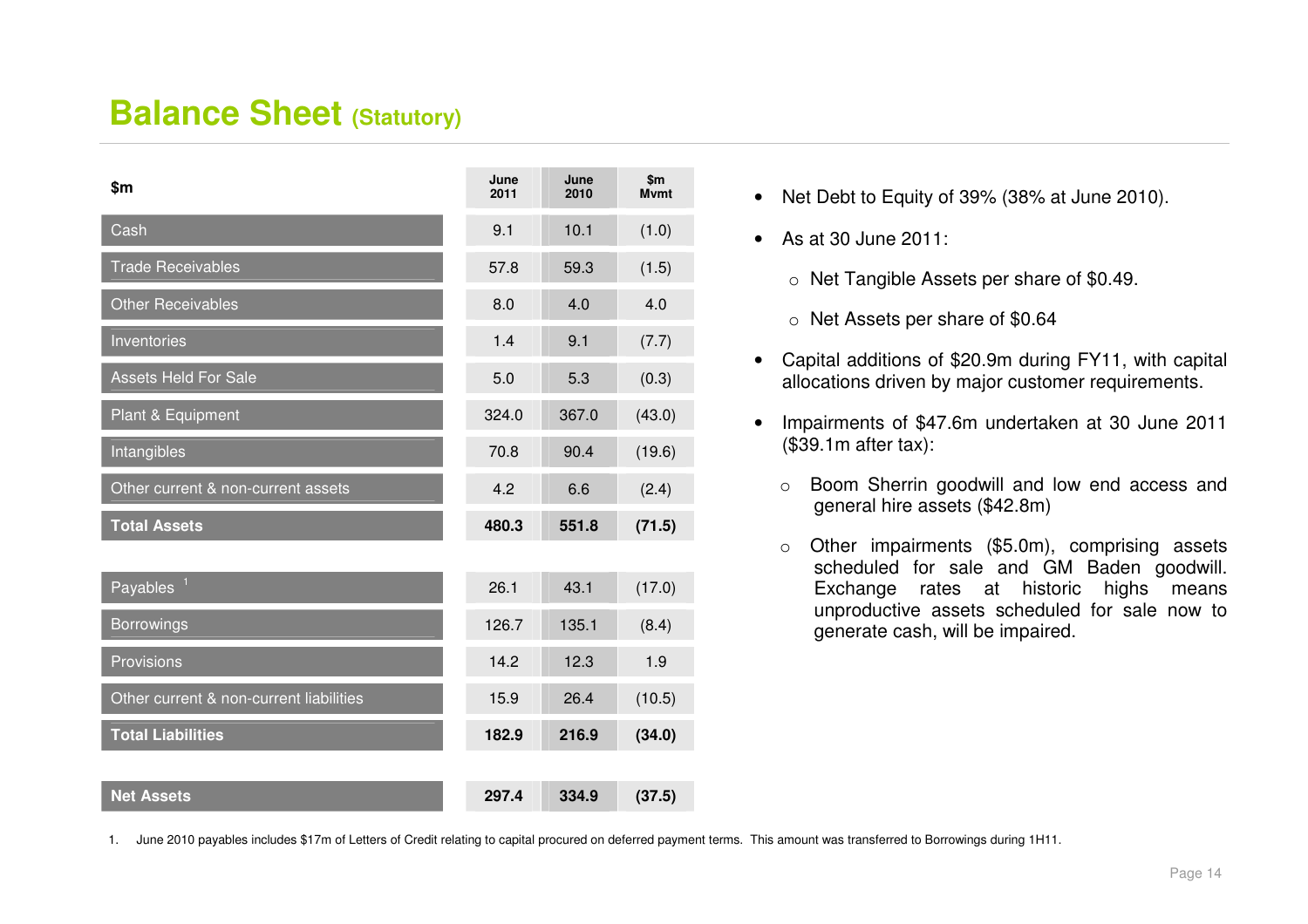# **Cash Flow (Statutory)**

| \$m                                           | <b>FY11</b> | <b>FY10</b>              | \$m\$<br><b>M</b> vmt |
|-----------------------------------------------|-------------|--------------------------|-----------------------|
| Net receipts / (payments) <sup>1</sup>        | 50.2        | 42.6                     | 7.6                   |
| Net interest received / (paid) $^1$           | (12.2)      | (11.5)                   | (0.7)                 |
| Income tax received / (paid)                  | (3.9)       | 14.1                     | (18.0)                |
| Cash provided from operating activities       | 34.1        | 45.2                     | (11.1)                |
| Purchase of plant and equipment               | (33.7)      | (32.5)                   | (1.2)                 |
| Proceeds from the sale of plant and equipment | 5.8         | 7.0                      | (1.2)                 |
| Cash used in investing activities             | (27.9)      | (25.5)                   | (2.4)                 |
| Repayments of borrowings                      | (36.2)      | (119.0)                  | 82.8                  |
| Proceeds from borrowings                      | 29.0        | 16.6                     | 12.4                  |
| Payment of dividends                          |             | $\overline{\phantom{a}}$ |                       |
| Proceeds from issue of shares                 |             | 86.8                     | (86.8)                |
| Payments for issuing shares                   |             | (4.6)                    | 4.6                   |
| Cash used in financing activities             | (7.2)       | (20.2)                   | 13.0                  |
|                                               |             |                          |                       |
| Net increase / (decrease) in cash             | (1.0)       | (0.5)                    | (0.5)                 |
| <b>Closing cash</b>                           | 9.1         | 10.1                     | (1.0)                 |

• Cash flow position continues to be solid.

• \$32.1m of finance leases (principal and residuals) were paid out using cash during the period.

- A total of \$33.7m of plant and equipment expenditure impacted the cash flow in the period, comprising:
	- o \$12.8m of deferred capital (assets were on the balance sheet in FY10 but payment terms were deferred); and
	- o \$20.9m of new capital purchases.
- No dividend declared for FY11.

1. Syndicated debt borrowing costs have been reclassified as Interest Paid (previously reported as payments to suppliers of \$2.4m in 1H10 and \$3.2m in 1H11).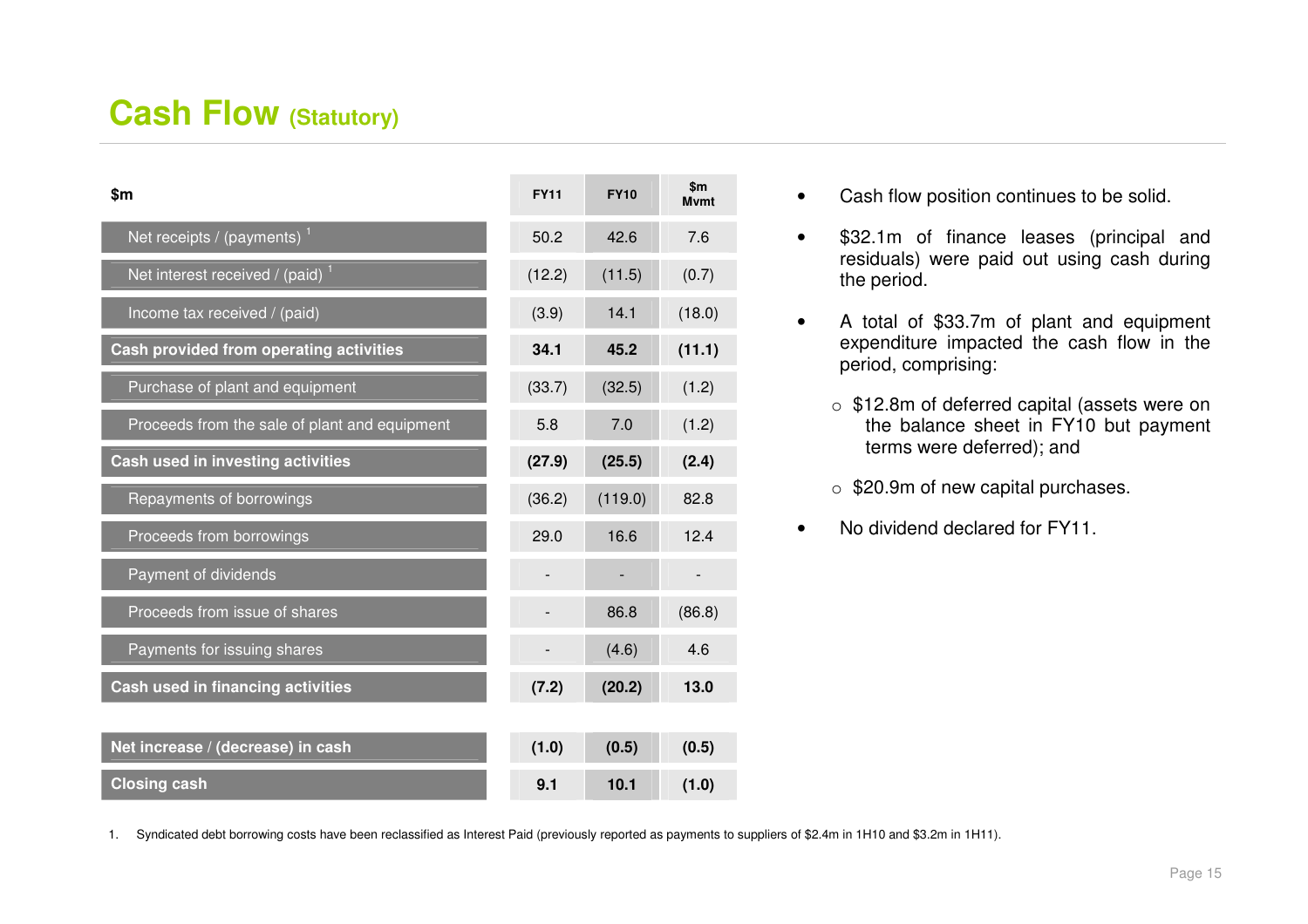# **Sound progress being made on strategic priorities**

| <b>RESHAPE THE</b><br><b>BUSINESS</b>                                 | 17% revenue growth in Crane Logistics with 30% growth in the resources and energy<br>sectors<br>James and Baden exit<br>Boom Sherrin focus on travel towers and cash generation                                                                                                                                                                                                                                                         |
|-----------------------------------------------------------------------|-----------------------------------------------------------------------------------------------------------------------------------------------------------------------------------------------------------------------------------------------------------------------------------------------------------------------------------------------------------------------------------------------------------------------------------------|
| <b>DRIVE PROFIT</b><br><b>IMPROVEMENT</b><br><b>AND RETURNS</b>       | Capital investment to reduce cross hire will further improve margins<br>Drive operational improvements in<br>Tender and contracting focus on ensuring ability to retain skills and recover<br>labour costs<br>Indirect cost reduction with National Office restructure and systems<br>$\bigcirc$<br>improvement<br>Maintenance system rolled out nationally<br>$\circ$<br>Continue to focus on return on capital investment disciplines |
| <b>INVEST IN GROWTH</b>                                               | Continued focus on core business of cranes and travel towers                                                                                                                                                                                                                                                                                                                                                                            |
| <b>INVEST IN PEOPLE,</b><br><b>CAPABILITIES AND</b><br><b>CULTURE</b> | Continued focus on safety culture and capability<br>Enhanced management capability allowing streamlined National Office structure<br>On-going investment in training<br>$\bullet$<br>Systems improvement in Payroll and Financial systems continuing and will be<br>completed within 12 - 18 months                                                                                                                                     |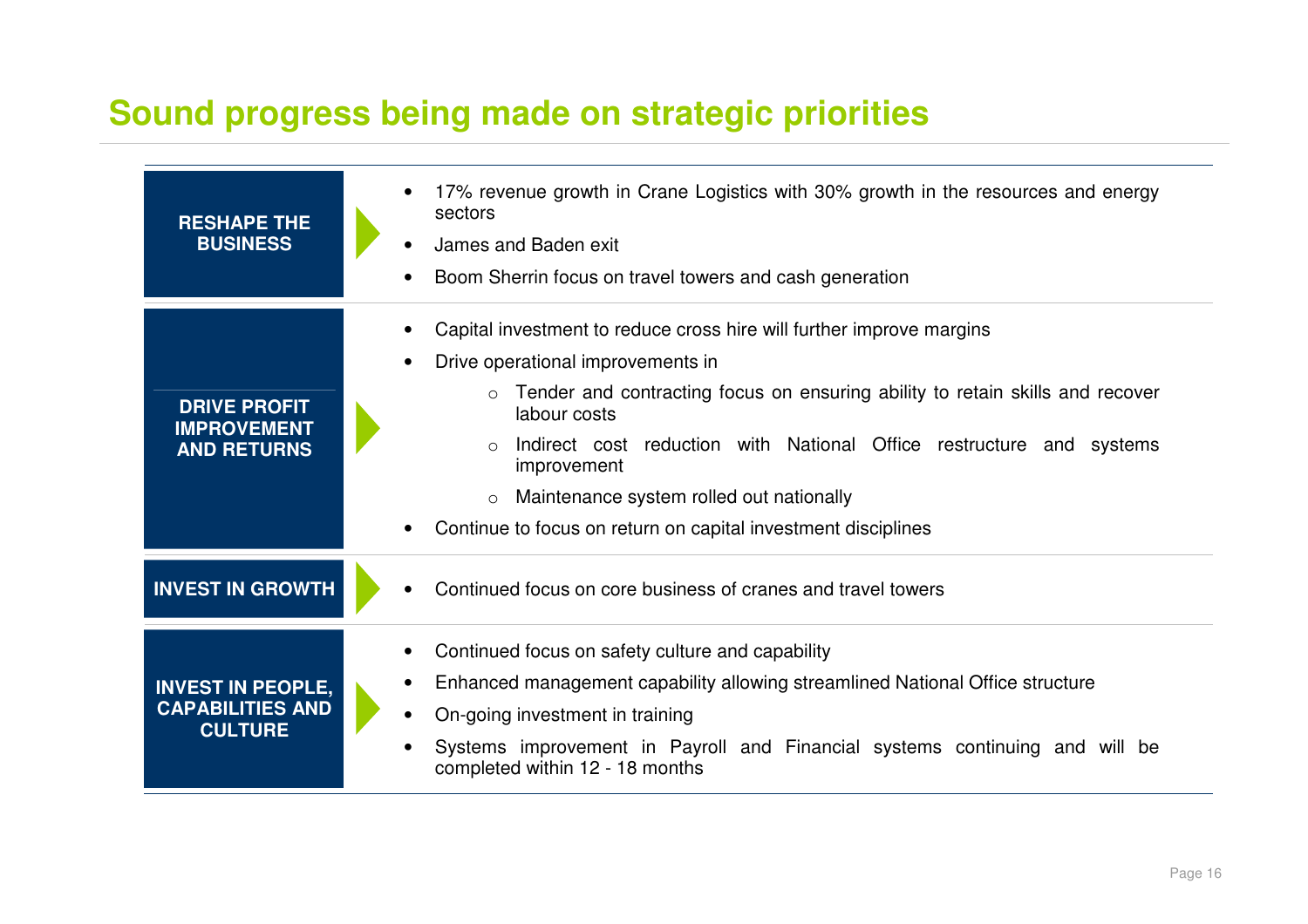# **Outlook**

#### **Strategy and key market activity on track.**

- Contract and revenue expansion expected from major customers and projects.
- Bowen Basin activity will continue to recover after weather impacts.
- Hunter Valley, resources WA and LNG growth forecast to be strong.
- Port Kembla environment still expected to be challenging, however improvement through the Sydney Water contract and Heavy Lift activity is anticipated.
- Boom Sherrin investment focused on travel towers in high return activities.
- Continued review of Boom Sherrin infrastructure to ensure alignment with the asset base and associated returns.
- **Continued margin and revenue growth to occur in the Crane Logistics business.**

#### **Boom Group**

- EBIT range of \$35 \$40 million for FY12.
- Net Tangible Assets per share expected to increase to \$0.53 at 30 June 2012, up from \$0.49 at 30 June 2011.
- ROCE to increase to c. 10% at 30 June 2012, up from 6% as at 30 June 2011.
- Indirect labour cost savings of \$1.5m.

#### **Crane Logistics**

- EBIT of c. \$45 million, with capital expenditure of c. \$65 million.
- ROCE to increase to c. 15% at 30 June 2012, up from 12% as at 30 June 2011.
- **Boom Sherrin** 
	- EBIT of c. \$6 million.
	- ROCE to be c. 8%.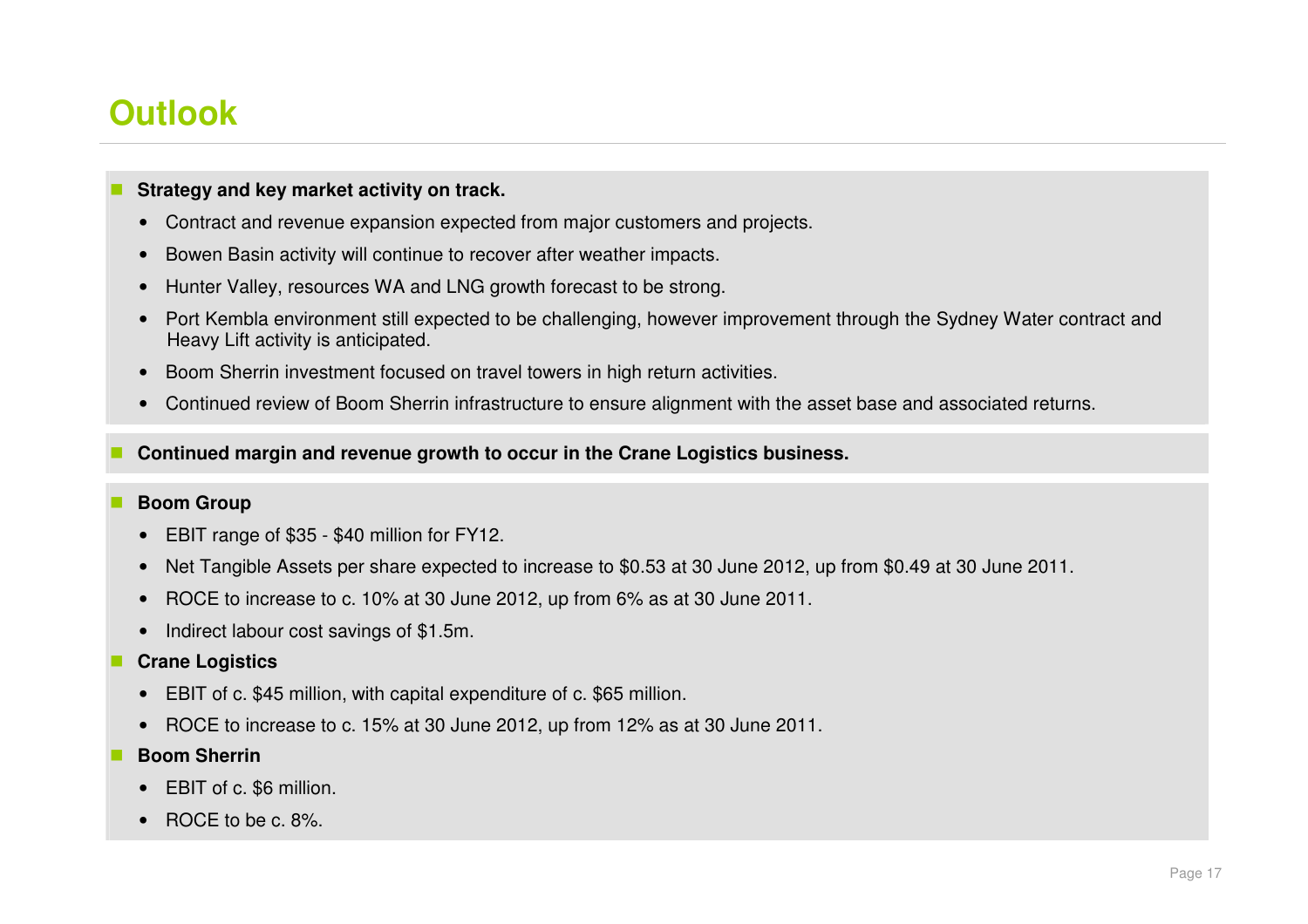

**Investor enquiries:** **Brenden Mitchell**  Managing Director and Chief Executive Officer 03 9207 2500

**Iona MacPherson**  Chief Financial Officer and Company Secretary

03 9207 2500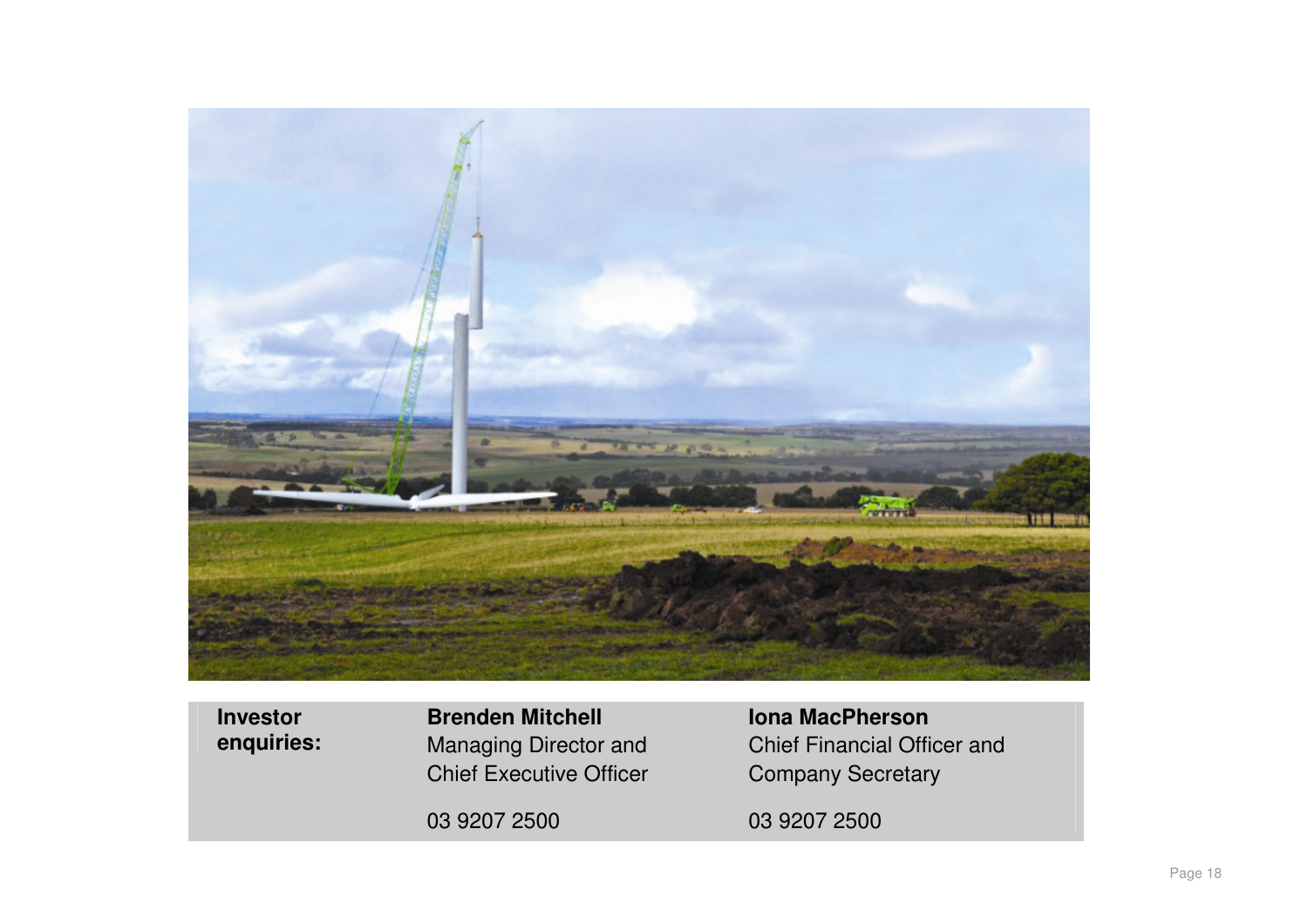# **Appendix 1: Trading Result Reconciliation**

| \$m                                               | <b>EBIT</b> | <b>NPAT</b> |
|---------------------------------------------------|-------------|-------------|
| <b>Trading Result</b>                             | 23.2        | 5.4         |
| Interest income                                   | (0.5)       |             |
| 1H11 restructure costs                            | (3.3)       | (2.4)       |
| 2H11 restructure costs                            | (1.5)       | (1.0)       |
| GM Baden restructure costs (inventory impairment) | (0.8)       | (0.6)       |
| Boom Sherrin adjustments                          |             |             |
| Access related goodwill write off                 | (18.3)      | (18.3)      |
| Access related asset write off                    | (19.1)      | (13.4)      |
| Glove & Barrier write down                        | (3.7)       | (2.6)       |
| Assets scheduled for sale write down              | (1.7)       | (1.2)       |
| GM Baden goodwill write off                       | (1.4)       | (1.3)       |
| Assets scheduled for sale write down              | (3.3)       | (2.3)       |
| <b>Statutory Result</b>                           | (30.4)      | (37.7)      |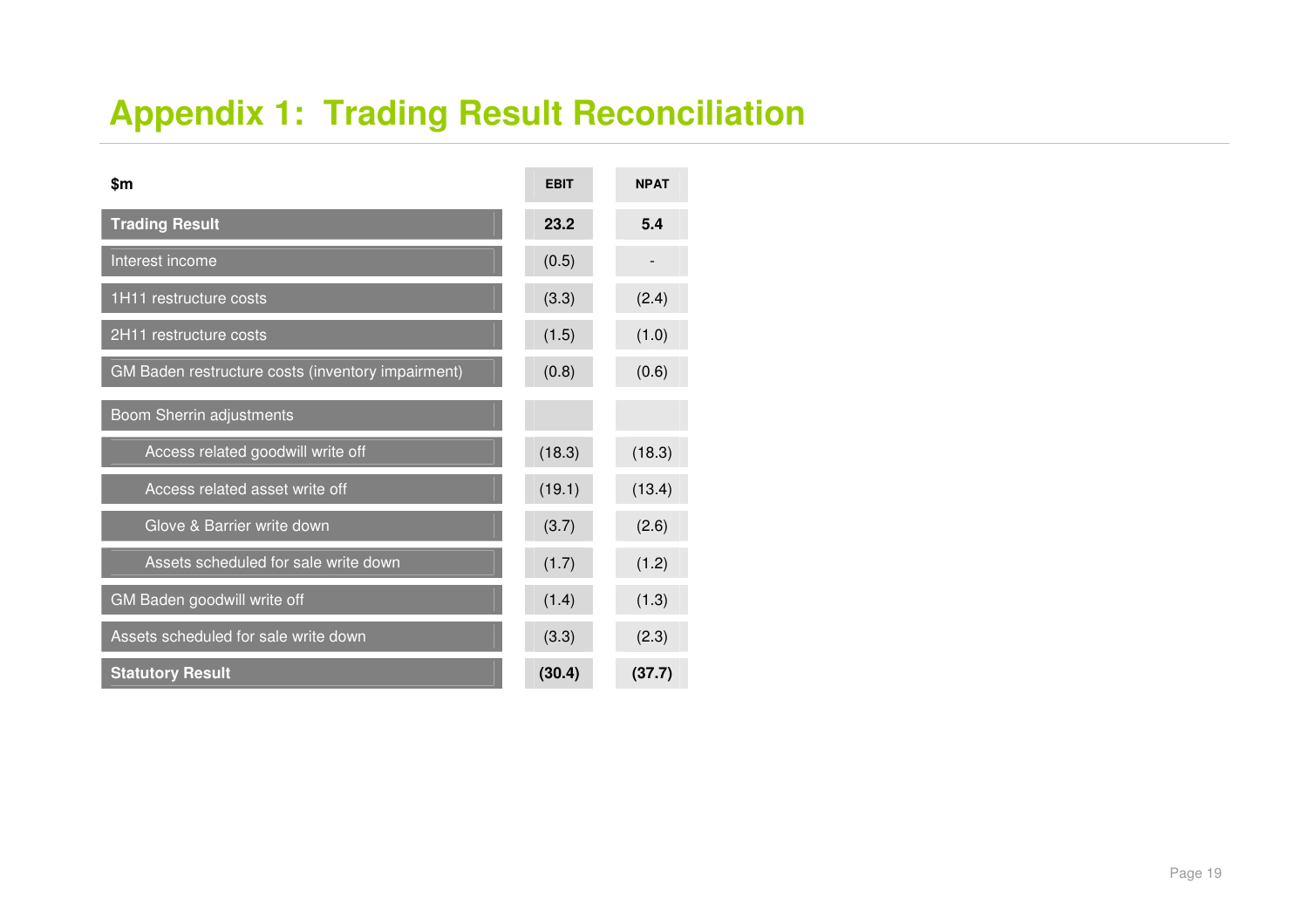# **Appendix 2: Group Trading Results - Detail**

| \$m\$                                     | <b>1H10</b> | 2H10   | <b>FY10</b> | <b>1H11</b> | 2H11   | <b>FY11</b> | <b>FY11</b><br>pcp |
|-------------------------------------------|-------------|--------|-------------|-------------|--------|-------------|--------------------|
| <b>Crane Logistics</b>                    | 106.9       | 117.5  | 224.5       | 130.9       | 132.7  | 263.6       | 17%                |
| Boom Sherrin                              | 38.2        | 40.1   | 78.3        | 36.9        | 35.6   | 72.5        | (7%)               |
| James Group - Discontinued                | 17.3        | 5.6    | 22.9        | 2.6         | 0.8    | 3.4         | (85%)              |
| <b>Operating Revenue</b>                  | 162.4       | 163.1  | 325.6       | 170.4       | 169.1  | 339.6       | 4%                 |
| Foreign Exchange Gain / (Loss)            | 0.1         | 0.9    | 1.0         | 0.0         | 0.0    | 0.0         |                    |
| Profit / (Loss) on Sale of Fixed Assets   | 0.2         | 0.3    | 0.4         | 0.4         | (0.0)  | 0.4         |                    |
| Interest Income                           | 0.2         | 1.2    | 1.4         | 0.2         | 0.3    | 0.5         |                    |
| <b>Total Revenue</b>                      | 162.9       | 165.4  | 328.4       | 171.0       | 169.4  | 340.4       | 4%                 |
|                                           |             |        |             |             |        |             |                    |
| <b>Trading EBITDA1</b>                    | 22.5        | 27.3   | 49.8        | 31.2        | 24.3   | 55.5        | 11%                |
| <b>Trading EBITDA Margin</b>              | 14%         | 17%    | 15%         | 18%         | 14%    | 16%         |                    |
| Depreciation                              | (14.6)      | (15.1) | (29.8)      | (16.4)      | (15.8) | (32.1)      |                    |
| Amortisation                              | (0.5)       | (0.5)  | (1.0)       | 0.0         | (0.1)  | (0.1)       |                    |
| <b>Trading EBIT</b>                       | 7.3         | 11.7   | 19.0        | 14.9        | 8.3    | 23.2        | 22%                |
| <b>Trading EBIT Margin</b>                | 4%          | 7%     | 6%          | 9%          | 5%     | 7%          |                    |
| Interest Expense                          | (7.5)       | (4.9)  | (12.4)      | (4.6)       | (4.7)  | (9.3)       |                    |
| Borrowing Costs <sup>2</sup>              | (2.4)       | (3.4)  | (5.7)       | (3.2)       | (3.1)  | (6.3)       |                    |
| <b>Trading Profit before Tax</b>          | (2.6)       | 3.4    | 0.8         | 7.1         | 0.6    | 7.7         | 837%               |
| Tax                                       | 3.1         | 0.2    | 3.3         | (2.0)       | (0.3)  | (2.3)       |                    |
| Trading Net Profit after Tax <sup>3</sup> | 0.5         | 3.6    | 4.1         | 5.1         | 0.3    | 5.4         | 31%                |

1. The FY11 trading result excludes \$5.6m one-off restructure costs relating to the exit James Equipment and GM Baden and other depot restructuring.Impairments of \$47.6m relating to goodwill (\$19.6m) and assets (\$28.0m) were also recognised in FY11.

2. Borrowing costs includes line fees.

3. A reconcilaition of the Statutory Reported result and the Trading result as reported in this presentation is set out at Appendix 1.